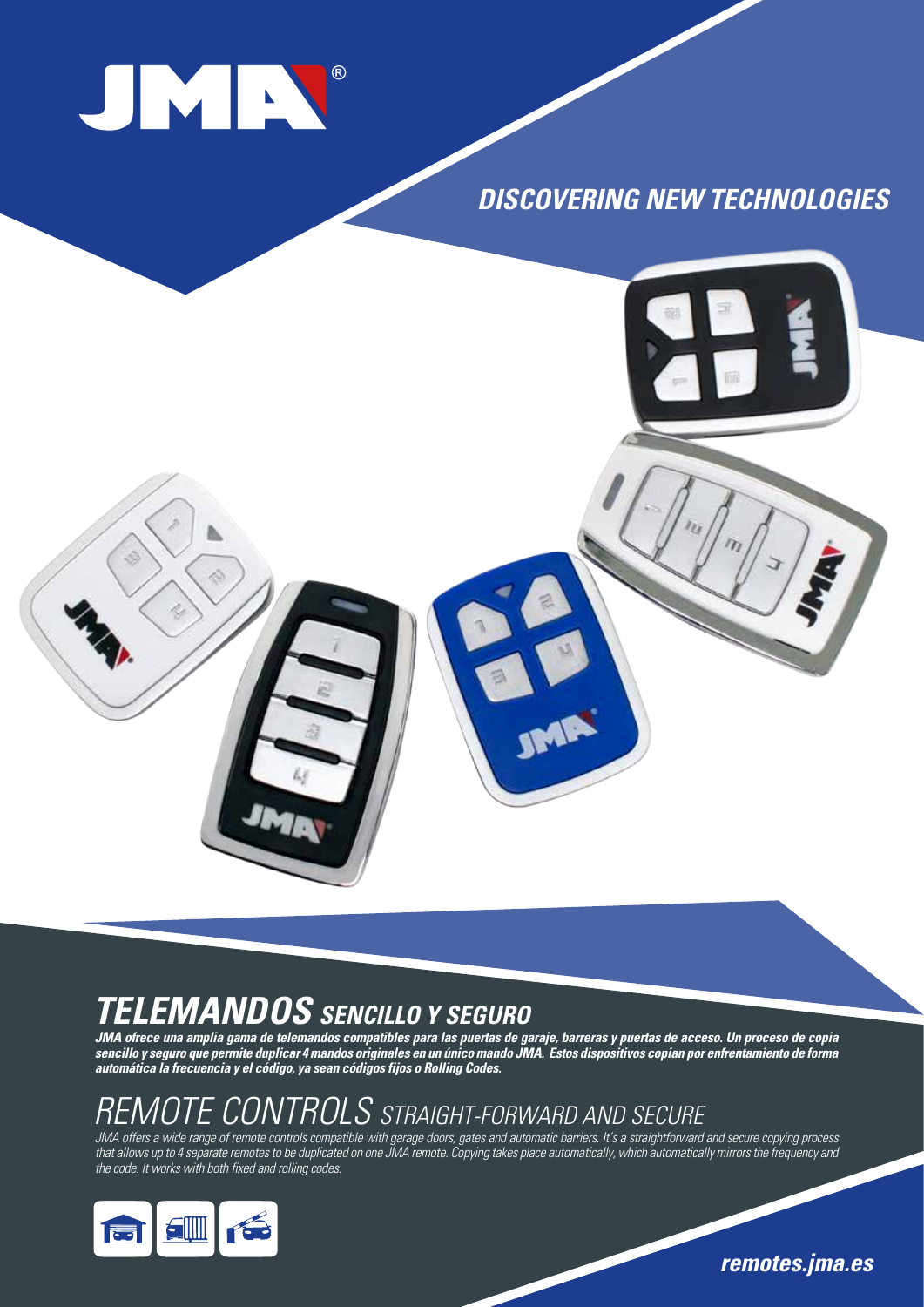# **TELEMANDOS**- REMOTE CONTROLS



Copia el **95% de los códigos fijos** y **más de 40 marcas Rolling Code**\* \*Consultar las marcas en **remotes.jma.es** o en nuestro catálogo de telemandos **95% of the fixed codes** and **more than 40 rolling code brands**\*

\*See more brands on **remotes.jma.es/en** or in our remote control catalogue

# **SENCILLO Y SEGURO 4 EN 1**

Dos sencillos pasos: **prepare el mando y envíe la información del mando original.** Con una única transmisión se copia el código y se autoajusta la frecuencia. Un proceso seguro que no altera ningún parámetro del mando original.

**Copie hasta 4 mandos en 1** Cada botón con diferentes códigos y frecuencias

> 1 $1 \mid 2$

3 4



# **STRAIGHT-FORWARD AND SECURE 4 IN 1**

Two simple steps: **get the remote ready and send the data from the original remote.** With a single transmission the code is copied and the frequency is set. It's a secure process that doesn't alter any of the settings on the original remote.

**Copy up to 4 remotes in 1** Each button uses different codes and frequencies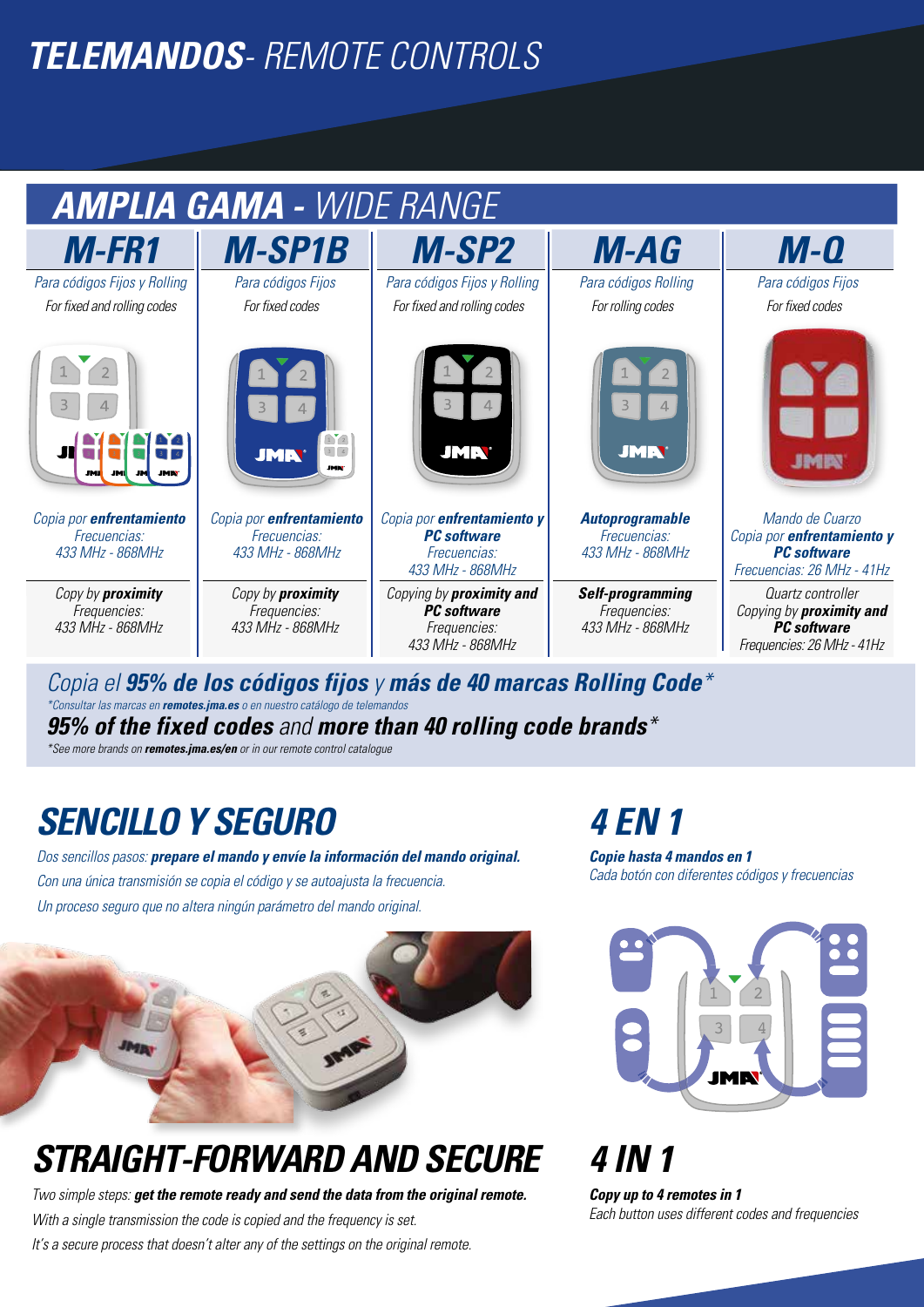

# **JMAREMOTESPRO GUÍA -** GUIDE

### **remotes.jma.es**

You **Tube** 



Con este software **multifuncional para PC** podrá realizar con toda sencillez la copia de mandos y la generación de mandos Rolling y fijos sin necesidad de disponer del mando original.

With the help of this **multi-functional PC software** you'll be able to easily copy the remote controls and generate both rolling and fixed remotes without needing the original.



La Web **remotes.jma.es** muestra paso a paso el proceso de la copia que debes sequir.

Our site, **remotes.jma.es/en**, gives a STEP BY STEP for the copying process.

# **ASISTENCIA -** SUPPORT

JMA le ofrece el apoyo de su equipo del **Servicio de Asistencia Técnica** para resolver sus dudas teóricas y prácticas sobre la copia de telemandos. Además, si lo solicita, podemos conectarnos a su equipo informático mediante la herramienta **TeamViewer®**, a fin de asistirle hasta el último paso del proceso.

JMA is happy to offer you support from its **technical support service** team to help you overcome any theoretical or practical issues you may have copying remote controls. Furthermore, if you wish, we can connect to your hardware with the help of **TeamViewer®** to help you through to the very last stage of the process.







JMA Alejandro Altuna S.L.U.

**YOUTUBE**

**www.youtube.com/user/AlejandroAltunaJMA**



**Para puertas de garaje, barreras y puertas de acceso** For garage doors, remote operated gates and automated barriers